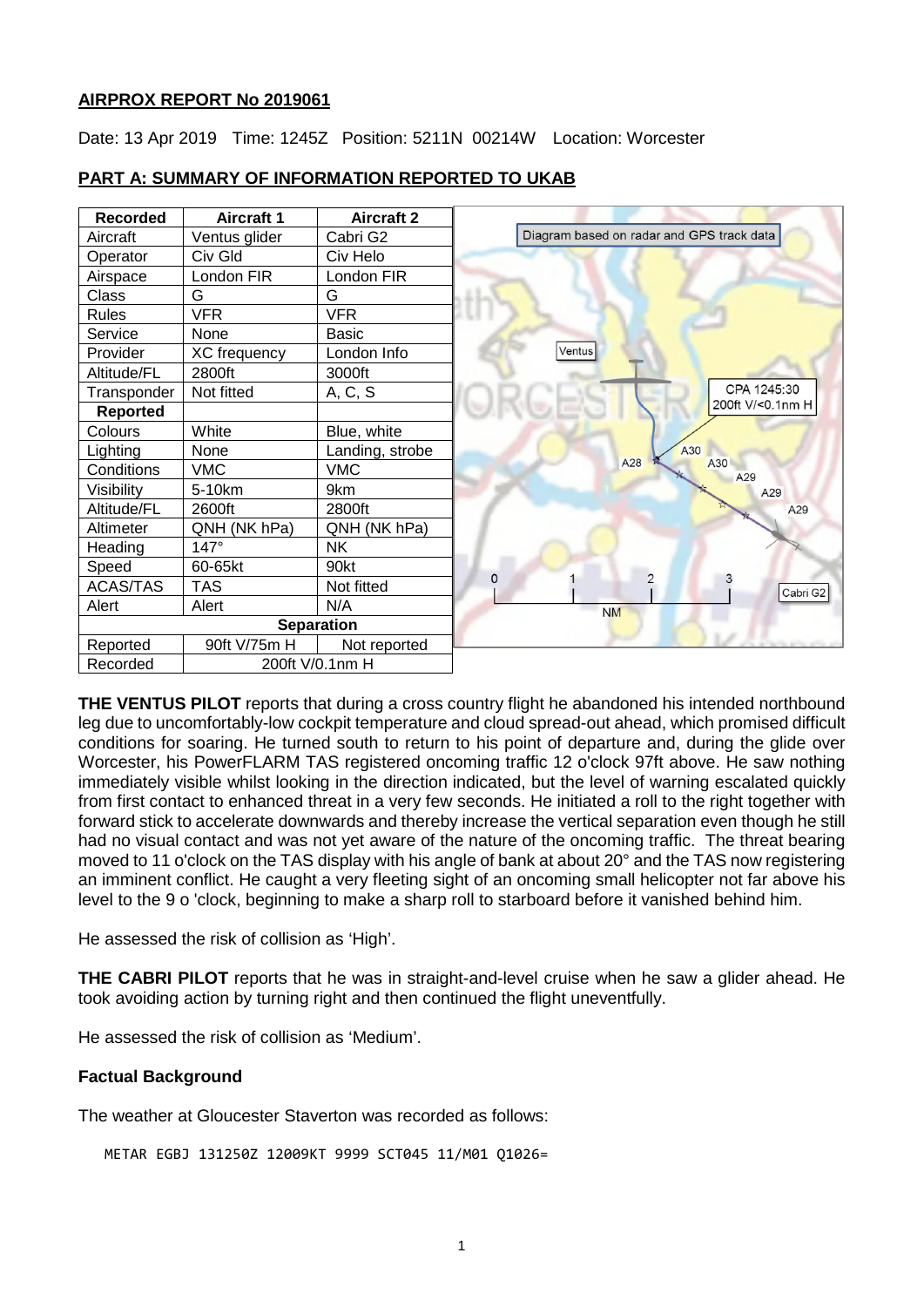## **Analysis and Investigation**

# **UKAB Secretariat**

The Ventus and Cabri pilots shared an equal responsibility for collision avoidance and not to operate in such proximity to other aircraft as to create a collision hazard<sup>[1](#page-1-0)</sup>. If the incident geometry is considered as head-on or nearly so then both pilots were required to turn to the right<sup>[2](#page-1-1)</sup>. If the incident geometry is considered as converging then the Cabri pilot was required to give way to the Ventus<sup>[3](#page-1-2)</sup>.

## **Comments**

# **BGA**

This incident illustrates very clearly the safety benefits of fitting and using TAS equipment. We commend the Ventus pilot for taking positive action to increase separation following the alert.

#### **Summary**

An Airprox was reported when a Ventus glider and a Cabri G2 autogyro flew into proximity near Worcester at 1245Z on Saturday 13<sup>th</sup> April 2019. Both pilots were operating under VFR in VMC, the Ventus pilot listening out on the gliding cross-country frequency and the Cabri pilot in receipt of a Basic Service from London Information.

# **PART B: SUMMARY OF THE BOARD'S DISCUSSIONS**

Information available consisted of reports from both pilots, radar photographs/video recordings and a GPS track log. Relevant contributory factors mentioned during the Board's discussions are highlighted within the text in bold, with the numbers referring to the Contributory Factors table displayed in Part C.

Members first discussed the Ventus pilot's actions and agreed that this incident highlighted the benefit of electronic conspicuity. Indeed, members felt that the Ventus pilot's actions, prompted by his TAS alert and TAS Traffic Information (**CF1**), had prevented a potentially much worse outcome. The Board acknowledged that various TAS could be incompatible, but noted that in this instance it had provided critical and timely information to help prevent mid-air collision. That this could be achieved with equipment which cost the equivalent of a few hours flying seemed to the Board to underscore the obvious benefits of electronic conspicuity. In contrast, the Cabri pilot was not in possession of a TAS and could not take action until he saw the Ventus at a late stage (**CF3**), when avoiding action was necessary.

The Board then considered the risk. With a vertical separation of 200ft, some members were of the opinion that the glider pilot's manoeuvre had represented a situation where sufficient action had been taken to remove the risk of collision (Risk Category C). However, the majority felt that the Ventus pilot's effective non-sighting<sup>[4](#page-1-3)</sup> (CF2) and Cabri pilot's late sighting were such that there had been a degree of chance in the avoidance action which had meant that the glider pilot's manoeuvre had only averted a likely collision at the last minute such that safety had been much reduced below the norm.

 $\overline{\phantom{a}}$ 

<span id="page-1-1"></span><span id="page-1-0"></span><sup>&</sup>lt;sup>1</sup> SERA.3205 Proximity..<br><sup>2</sup> SERA.3210 Right-of-way (c)(1) Approaching head-on.

<span id="page-1-3"></span><span id="page-1-2"></span><sup>&</sup>lt;sup>3</sup> SERA.3210 Right-of-way (c)(2) Converging bead-on. 3 SERA.3210 Right-of-way (c)(2) Converging. 4 A sighting which occurred at such a late stage, normally at or very near to CPA, that separation could not be affected. Effectively the same separation at CPA as if the pilot had not seen the other aircraft.